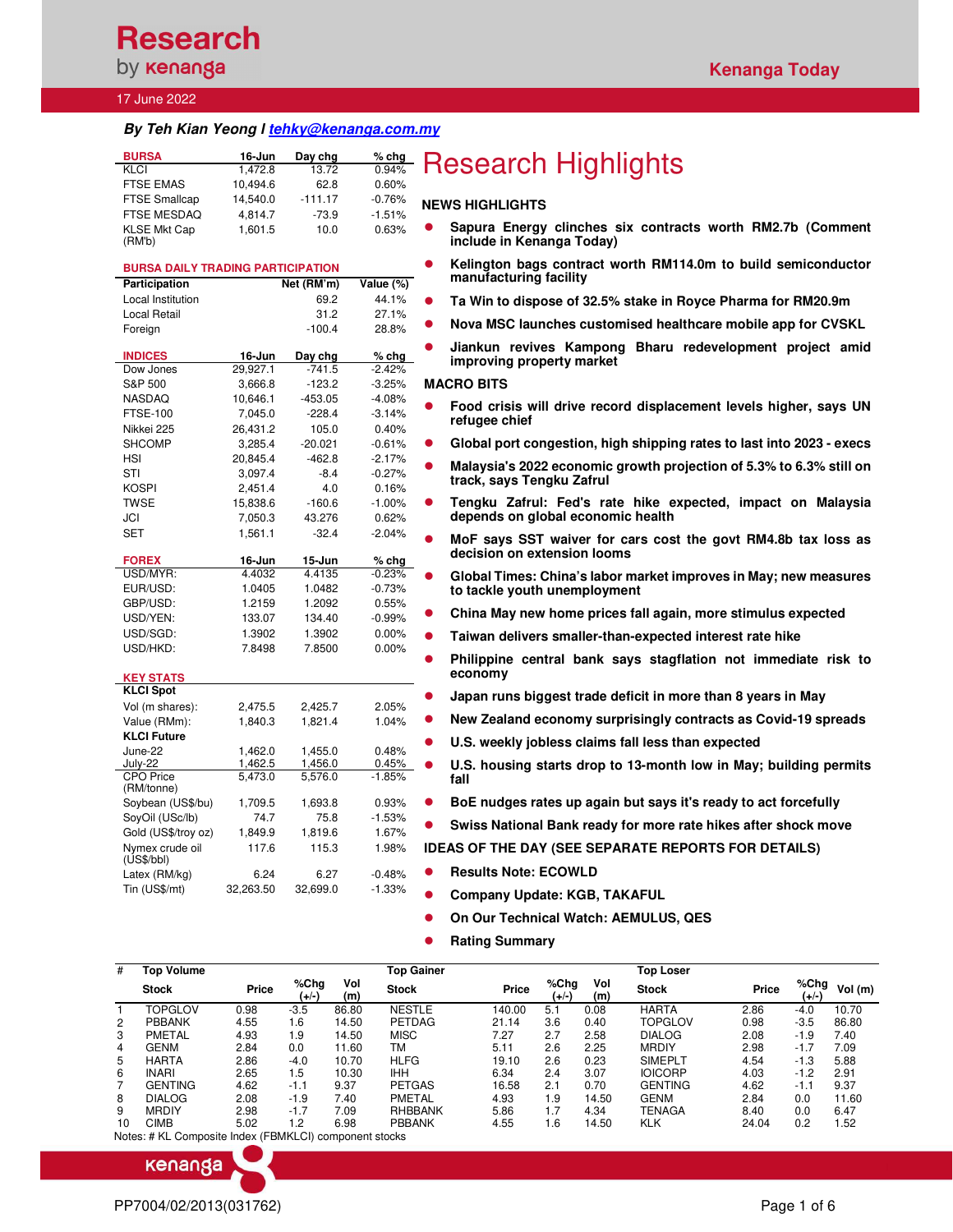## **Corporate News**

## • **Sapura Energy clinches six contracts worth RM2.7b**

Practice Note 17 company Sapura Energy Bhd has secured six contract wins in Asia-Pacific and Atlantic regions, with a combined value of RM2.7b, of which RM176.0m is contributed by its joint venture company. The oil and gas group said these wins are a testament to its reset plan, which includes a shift in the group's bid strategy to focus on areas where it is highly competitive. "Our drilling business segment continues to secure new contracts under the current market conditions," Sapura Energy said in a statement. *(The Edge Markets)*

*Comment: Overall, we are neutral on the contract win for SAPNRG. While the contract win does reflect SAPNRG's technical competencies to be able to win jobs despite its financial struggles, with these also being the group's first contract wins YTD, we believe these new wins are still insufficient to turnaround the company financially, with profitable execution of projects at hand still questionable. The group is currently facing an unprecedented liquidity crunch, with its debt and payables unsustainably high, coupled with challenges in obtaining credit facilities. In the last quarter, the group had written-off 97.0% of its equity book value in a massive kitchen sinking exercise (amounting to RM5.6b in impairments). The counter is currently classified under PN17, with the company's auditors having highlighted a material uncertainty of its going concern. As such, no changes to our FY23-24E numbers (January FYE), our UNDERPERFORM call with TP of RM0.005 at 0.3x FY22A PBV.* 

### • **Kelington bags contract worth RM114.0m to build semiconductor manufacturing facility**

Kelington Group Bhd (KGB) has secured a contract worth RM114.0m to build a semiconductor manufacturing building. In a bourse filing on Thursday (June 16), KGB said its unit Kelington Technologies Sdn Bhd (KTSB) on June 15 entered into a construction contract with a Franco-Italian multinational electronics and semiconductor manufacturer to design and build a new manufacturing building comprising a manufacturing (plating) area, mechanical and electrical utility plant, and a multistorey carpark for the existing plant in Johor. *(The Edge Markets)*

## • **Ta Win to dispose of 32.5% stake in Royce Pharma for RM20.9m**

Ta Win Holdings Bhd has proposed to dispose of its entire 32.5% stake or 3.9m ordinary shares in Royce Pharma Manufacturing Sdn Bhd for RM20.85mil. In a Bursa filing, the copper wires and rods manufacturer said its wholly-owned subsidiary Ta Win Copper Biohealth Sdn Bhd has entered into a share sale agreement with Poly Laboratories Sdn Bhd and Jelita Serbaneka Sdn Bhd for the proposed disposal. Upon completion of the proposed disposal, Ta Win continues to account for investment in Royce Pharma as an associate company via its 1.8m preference shares. *(The Star)*

## • **Nova MSC launches customised healthcare mobile app for CVSKL**

Nova MSC Bhd (NMB) and Cardiac Vascular Sentral Kuala Lumpur (CVSKL) have launched the CVSKLgo mobile app, a customised healthcare app to enhance patients' journey in the post-Covid-19 era. The CVSKLgo mobile app contains valuable features with an easy-to-use user interface (UI) that meets CVSKL's requirements. CVSKL chief executive officer said the launch of the CVSKLgo mobile app combines innovation, digitalisation and modern care for cardiac and vascular disease patients. *(New Straits Times)*

### • **Jiankun revives Kampong Bharu redevelopment project amid improving property market**

Jiankun International Bhd (JIB) today signed a joint venture (JV) agreement with Menara Rezeki Sdn Bhd (MRSB) to undertake a redevelopment project in Kampong Bharu. Under the deal, Menara Rezeki Properties Sdn Bhd (MRPSB) will be the JV company that will undertake the redevelopment project. The agreement revives the redevelopment project that had been terminated previously, reflecting the improved property market outlook following the reopening of the economy. A filing with Bursa Malaysia on Thursday (June 16) shows that JIB and MRSB have entered into a share sale agreement to acquire a 70.0% stake in MRPSB for RM700.0k, and MRSB owns the balance. *(New Straits Times)*

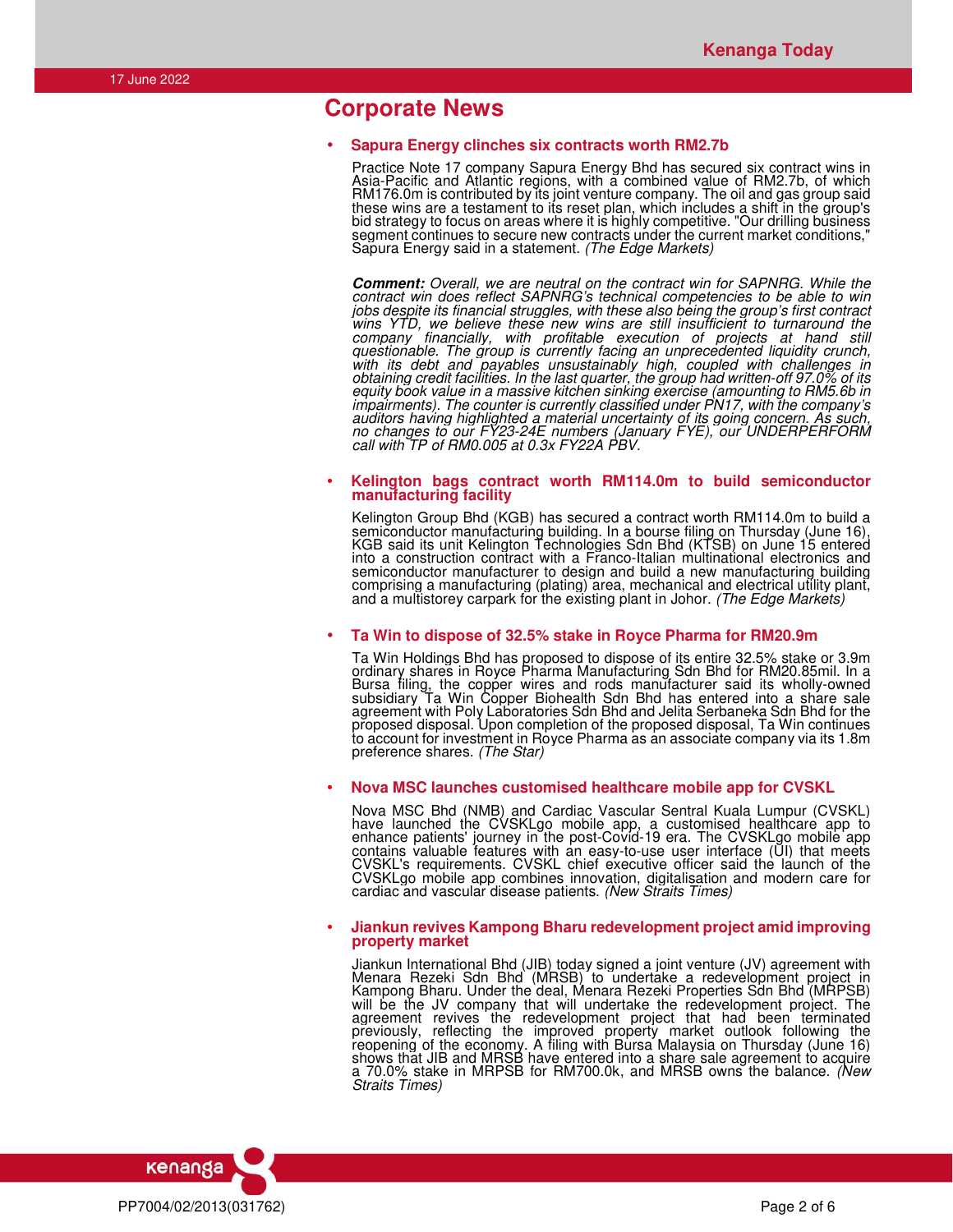## **Macro Bits**

## **Global**

- **Food crisis will drive record displacement levels higher, says UN refugee chief** A food security crisis stoked by the Ukraine war is set to push more people to flee their homes in poorer countries, driving record levels of global displacement even higher, the head of the United Nations refugee agency (UNHCR) said. *(The Edge Markets)*
- **Global port congestion, high shipping rates to last into 2023 execs** Global port congestion is set to continue until at least early 2023 and keep spot freight rates elevated, logistics executives said on Wednesday, urging charterers to switch to long-term contracts to manage shipping costs. *(Reuters)*

## **Malaysia**

- **Malaysia's 2022 economic growth projection of 5.3% to 6.3% still on track, says Tengku Zafrul** Malaysia's economic growth projection of between 5.3% and 6.3% this year is still on track, said Finance Minister Tengku Datuk Seri Zafrul Tengku Abdul Aziz. *(The Edge Markets)*
- **Tengku Zafrul: Fed's rate hike expected, impact on Malaysia depends on global economic health** The US Federal Reserve's (Fed) latest decision to hike its benchmark interest rate by 75 basis points was an expected move, according to Finance Minister Tengku Datuk Seri Zafrul Abdul Aziz, and the anticipation now is that the US economy will still grow, but at a slower pace. *(The Edge Markets)*
- **MoF says SST waiver for cars cost the govt RM4.8b tax loss as decision on extension looms** The government, which is studying whether there is a need to extend the exemption for sales and services tax it granted for the purchase of new vehicles, has lost RM4.8b worth of tax collection to date from the waiver. *(The Edge Markets)*

## **Asia Pacific**

- **Global Times: China's labor market improves in May; new measures to tackle youth unemployment** China's labor market has shown an overall improvement, with the surveyed urban unemployment rate dropped slightly to 5.9% in May, thanks to the swift recovery of economic and social activities as well as a series of stabilization measures. *(The Edge Markets)*
- **China May new home prices fall again, more stimulus expected** China's new home prices in May fell for the second month this year, depressed by still fragile demand as widespread COVID-19 curbs dented already weak buyer confidence, suggesting more policy stimulus is needed to return the market to growth. *(Reuters)*
- **Taiwan delivers smaller-than-expected interest rate hike** Taiwan's Central Bank delivered a smaller-than-expected increase to its benchmark interest rate in combination with moves to reduce liquidity in the banking sector as officials seek to rein in inflation without exacerbating slowing growth. *(The Edge Markets)*
- **Philippine central bank says stagflation not immediate risk to economy** The Philippines' central bank does not see stagflation as an immediate risk to the economy and is optimistic recovery will be sustained, its governor said on Thursday. *(The Edge Markets)*
- **Japan runs biggest trade deficit in more than 8 years in May** Japan ran its biggest single-month trade deficit in more than eight years in May as high commodity prices and declines in the yen swelled imports, clouding the country's economic outlook. *(Reuters)*
- **New Zealand economy surprisingly contracts as Covid-19 spreads** New Zealand's economy unexpectedly contracted in the first quarter as Covid-19 ran rampant through the population for the first time and interest rates rose in response to soaring inflation. *(The Edge Markets)*

## **Americas**

- **U.S. weekly jobless claims fall less than expected** The number of Americans filing new claims for unemployment benefits fell less than expected last week, hinting at some cooling in the labor market, though conditions remain tight. *(Reuters)*
- **U.S. housing starts drop to 13-month low in May; building permits fall** U.S. homebuilding fell to a 13-month low in May and permits tumbled, suggesting the housing market was cooling as surging mortgage rates reduce affordability for many first-time homebuyers. *(Reuters)*

## **Europe**

- **BoE nudges rates up again but says it's ready to act forcefully** The Bank of England stuck to its gradual increases in interest rates on Thursday, as other central banks took more urgent action, but said it was ready to act "forcefully" if needed to stamp out dangers posed by inflation it now sees topping 11.0%. *(Reuters)*
- **Swiss National Bank ready for more rate hikes after shock move** The Swiss National Bank (SNB) raised its policy interest rate for the first time in 15 years in a surprise move on Thursday (June 16) and said it is ready to hike further, joining other central banks in tightening monetary policy to fight resurgent inflation. *(The Edge Markets)*

kenanga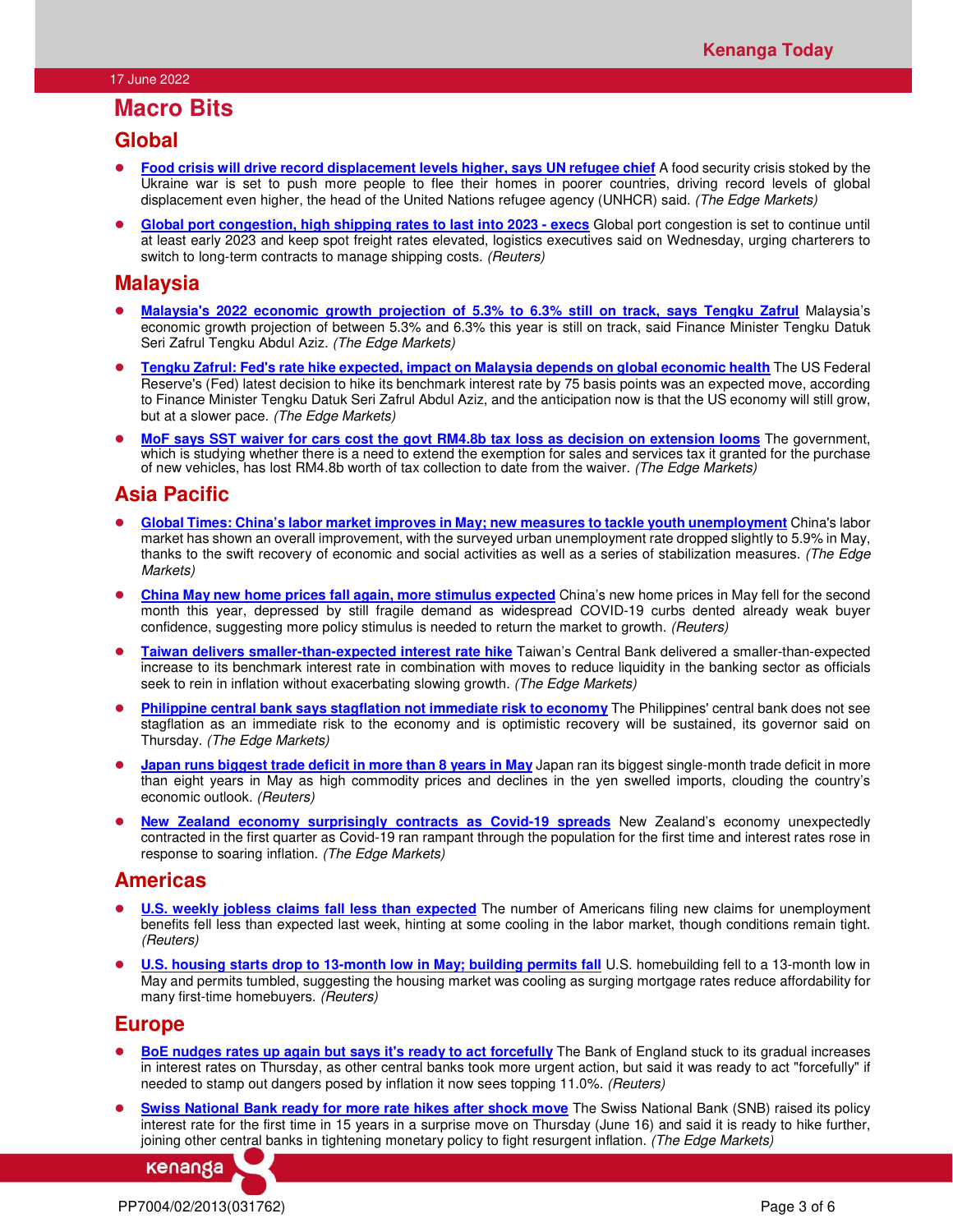# **List of Oversold Stocks (14-Day RSI>70-mark)**

| RANHILL UTILITIES BHD<br>9.32<br>4.94<br>0.41<br>0.400<br>0.395<br>2.860<br>11.78<br>7.56<br>1.01<br>2.830<br>HARTALEGA HOLDINGS BHD<br>ANN JOO RESOURCES BHD<br>1.130<br>16.75<br>10.92<br>1.26<br>1.130<br>0.130<br>17.27<br>1.24<br>0.130<br><b>IRIS CORP BHD</b><br>10.79<br>HUP SENG INDUSTRIES BHD<br>0.765<br>17.62<br>11.32<br>2.33<br>0.760<br>0.820<br>18.26<br>13.03<br>3.92<br>0.815<br><b>BOILERMECH HOLDINGS BERHAD</b><br>0.680<br>18.31<br>14.18<br>3.70<br>0.680<br>JF TECHNOLOGY BHD<br>2.230<br>SARAWAK PLANTATION BHD<br>19.33<br>13.75<br>7.53<br>2.210<br>2.54<br>0.995<br>0.995<br>HUME CEMENT INDUSTRIES BHD<br>19.35<br>11.72<br>1.970<br>20.56<br>16.14<br>6.49<br>1.960<br><b>MUDA HOLDINGS BERHAD</b><br>FORMOSA PROSONIC INDS BHD<br>2.840<br>20.69<br>12.44<br>0.55<br>2.810<br>0.585<br>20.96<br>15.83<br>9.40<br>0.570<br><b>COMFORT GLOVE BHD</b><br>21.20<br>0.610<br>16.59<br>5.19<br>0.600<br>PHARMANIAGA BERHAD<br>2.480<br>MALAYSIA SMELTING CORP BHD<br>21.25<br>17.02<br>9.50<br>2.430<br>MALAYSIAN BULK CARRIERS BHD<br>0.385<br>21.68<br>15.40<br>3.65<br>0.385<br>0.635<br>22.73<br>14.72<br>4.74<br>GUOCOLAND MALAYSIA BHD<br>0.565<br>4.320<br>23.62<br>16.30<br>2.32<br>4.320<br>TA ANN HOLDINGS BERHAD<br>6.850<br>23.93<br>18.98<br>13.25<br>6.830<br><b>GENTING PLANTATIONS BHD</b><br>SUPERMAX CORP BHD<br>0.875<br>24.28<br>17.88<br>3.33<br>0.870<br>0.305<br>25.32<br>20.53<br>9.87<br><b>BAHVEST RESOURCES BHD</b><br>0.305<br>0.600<br>25.50<br>20.25<br>5.71<br>LUXCHEM CORP BHD<br>0.595<br>1.050<br>4.55<br>SCICOM (MSC) BHD<br>25.89<br>19.78<br>1.030<br>0.305<br>25.94<br>22.78<br>15.76<br><b>HIAP TECK VENTURE BHD</b><br>0.295<br>3.96<br>DAGANG NEXCHANGE BHD<br>0.840<br>26.13<br>17.67<br>0.840<br>0.200<br>5.09<br>26.41<br>19.71<br>0.195<br>RIMBUNAN SAWIT BHD<br>0.635<br>2.27<br>0.635<br>AMANAHRAYA REIT<br>26.48<br>20.28<br>0.520<br>26.76<br>21.72<br>KRETAM HOLDINGS BHD<br>19.25<br>0.505<br>4.700<br>SARAWAK OIL PALMS BERHAD<br>27.08<br>20.42<br>15.47<br>4.630<br>0.445<br>27.12<br>21.17<br>4.65<br>0.435<br><b>MEDIA PRIMA BHD</b><br>0.235<br>27.31<br>22.93<br>14.04<br>0.235<br>TDM BHD<br><b>INNOPRISE PLANTATIONS BHD</b><br>1.530<br>27.41<br>21.67<br>13.56<br>1.510<br>0.190<br>JCY INTERNATIONAL BHD<br>27.43<br>26.26<br>22.18<br>0.190<br>TH PLANTATIONS BHD<br>25.19<br>0.645<br>27.52<br>23.49<br>0.635<br>1.800<br>24.42<br>18.95<br>1.750<br>ASIA FILE CORP BHD<br>27.78<br>FGV HOLDINGS BHD<br>1.590<br>27.81<br>23.78<br>15.90<br>1.580<br>22.51<br>LION INDUSTRIES CORP BHD<br>0.450<br>28.03<br>25.46<br>0.440<br>0.685<br>28.16<br>0.650<br>JAYA TIASA HOLDINGS BHD<br>26.84<br>38.60<br>1.240<br>28.28<br>24.29<br>SIGNATURE INTERNATIONAL BHD<br>21.54<br>1.240<br>SOUTHERN STEEL BERHAD<br>0.660<br>28.45<br>24.41<br>13.19<br>0.660<br>GLOBETRONICS TECHNOLOGY BHD<br>1.190<br>28.54<br>23.97<br>12.15<br>1.190<br>WCT HOLDINGS BHD<br>0.455<br>29.00<br>23.89<br>9.43<br>0.455<br>CSC STEEL HOLDINGS BHD<br>1.490<br>29.02<br>23.49<br>6.37<br>1.470<br>SERN KOU RESOURCES BHD<br>0.710<br>29.08<br>20.71<br>5.77<br>0.670<br><b>BURSA MALAYSIA BHD</b><br>6.400<br>29.09<br>22.65<br>3.44<br>6.400<br>0.520<br>RUBBEREX CORP M BHD<br>29.13<br>19.88<br>2.39<br>0.510<br>27.94<br>DRB-HICOM BHD<br>1.150<br>29.31<br>38.10<br>1.110<br>2.800<br>2.630<br>PMB TECHNOLOGY BHD<br>29.59<br>24.61<br>21.01<br>EVERGREEN FIBREBOARD BHD<br>0.520<br>29.87<br>25.38<br>0.495<br>33.43<br>REDTONE DIGITAL BHD<br>0.395<br>29.89<br>1.20<br>0.385<br>20.53 | NAME*            | <b>LAST PRICE</b> | <b>RSI 14D</b> | <b>RSI 9D</b> | <b>RSI 3D</b> | <b>HIGH 30D</b> |
|------------------------------------------------------------------------------------------------------------------------------------------------------------------------------------------------------------------------------------------------------------------------------------------------------------------------------------------------------------------------------------------------------------------------------------------------------------------------------------------------------------------------------------------------------------------------------------------------------------------------------------------------------------------------------------------------------------------------------------------------------------------------------------------------------------------------------------------------------------------------------------------------------------------------------------------------------------------------------------------------------------------------------------------------------------------------------------------------------------------------------------------------------------------------------------------------------------------------------------------------------------------------------------------------------------------------------------------------------------------------------------------------------------------------------------------------------------------------------------------------------------------------------------------------------------------------------------------------------------------------------------------------------------------------------------------------------------------------------------------------------------------------------------------------------------------------------------------------------------------------------------------------------------------------------------------------------------------------------------------------------------------------------------------------------------------------------------------------------------------------------------------------------------------------------------------------------------------------------------------------------------------------------------------------------------------------------------------------------------------------------------------------------------------------------------------------------------------------------------------------------------------------------------------------------------------------------------------------------------------------------------------------------------------------------------------------------------------------------------------------------------------------------------------------------------------------------------------------------------------------------------------------------------------------------------------------------------------------------------------------------------------------------------------------------------------------------------------------------------------------------------------------------------------------------------------------------------------------------------------------------------------------------------------------------------------------------------------------------------------------------------------------------------------------------------------------------------------------------------------------------------------------------------------------------------------|------------------|-------------------|----------------|---------------|---------------|-----------------|
|                                                                                                                                                                                                                                                                                                                                                                                                                                                                                                                                                                                                                                                                                                                                                                                                                                                                                                                                                                                                                                                                                                                                                                                                                                                                                                                                                                                                                                                                                                                                                                                                                                                                                                                                                                                                                                                                                                                                                                                                                                                                                                                                                                                                                                                                                                                                                                                                                                                                                                                                                                                                                                                                                                                                                                                                                                                                                                                                                                                                                                                                                                                                                                                                                                                                                                                                                                                                                                                                                                                                                                  |                  |                   |                |               |               |                 |
|                                                                                                                                                                                                                                                                                                                                                                                                                                                                                                                                                                                                                                                                                                                                                                                                                                                                                                                                                                                                                                                                                                                                                                                                                                                                                                                                                                                                                                                                                                                                                                                                                                                                                                                                                                                                                                                                                                                                                                                                                                                                                                                                                                                                                                                                                                                                                                                                                                                                                                                                                                                                                                                                                                                                                                                                                                                                                                                                                                                                                                                                                                                                                                                                                                                                                                                                                                                                                                                                                                                                                                  |                  |                   |                |               |               |                 |
|                                                                                                                                                                                                                                                                                                                                                                                                                                                                                                                                                                                                                                                                                                                                                                                                                                                                                                                                                                                                                                                                                                                                                                                                                                                                                                                                                                                                                                                                                                                                                                                                                                                                                                                                                                                                                                                                                                                                                                                                                                                                                                                                                                                                                                                                                                                                                                                                                                                                                                                                                                                                                                                                                                                                                                                                                                                                                                                                                                                                                                                                                                                                                                                                                                                                                                                                                                                                                                                                                                                                                                  |                  |                   |                |               |               |                 |
|                                                                                                                                                                                                                                                                                                                                                                                                                                                                                                                                                                                                                                                                                                                                                                                                                                                                                                                                                                                                                                                                                                                                                                                                                                                                                                                                                                                                                                                                                                                                                                                                                                                                                                                                                                                                                                                                                                                                                                                                                                                                                                                                                                                                                                                                                                                                                                                                                                                                                                                                                                                                                                                                                                                                                                                                                                                                                                                                                                                                                                                                                                                                                                                                                                                                                                                                                                                                                                                                                                                                                                  |                  |                   |                |               |               |                 |
|                                                                                                                                                                                                                                                                                                                                                                                                                                                                                                                                                                                                                                                                                                                                                                                                                                                                                                                                                                                                                                                                                                                                                                                                                                                                                                                                                                                                                                                                                                                                                                                                                                                                                                                                                                                                                                                                                                                                                                                                                                                                                                                                                                                                                                                                                                                                                                                                                                                                                                                                                                                                                                                                                                                                                                                                                                                                                                                                                                                                                                                                                                                                                                                                                                                                                                                                                                                                                                                                                                                                                                  |                  |                   |                |               |               |                 |
|                                                                                                                                                                                                                                                                                                                                                                                                                                                                                                                                                                                                                                                                                                                                                                                                                                                                                                                                                                                                                                                                                                                                                                                                                                                                                                                                                                                                                                                                                                                                                                                                                                                                                                                                                                                                                                                                                                                                                                                                                                                                                                                                                                                                                                                                                                                                                                                                                                                                                                                                                                                                                                                                                                                                                                                                                                                                                                                                                                                                                                                                                                                                                                                                                                                                                                                                                                                                                                                                                                                                                                  |                  |                   |                |               |               |                 |
|                                                                                                                                                                                                                                                                                                                                                                                                                                                                                                                                                                                                                                                                                                                                                                                                                                                                                                                                                                                                                                                                                                                                                                                                                                                                                                                                                                                                                                                                                                                                                                                                                                                                                                                                                                                                                                                                                                                                                                                                                                                                                                                                                                                                                                                                                                                                                                                                                                                                                                                                                                                                                                                                                                                                                                                                                                                                                                                                                                                                                                                                                                                                                                                                                                                                                                                                                                                                                                                                                                                                                                  |                  |                   |                |               |               |                 |
|                                                                                                                                                                                                                                                                                                                                                                                                                                                                                                                                                                                                                                                                                                                                                                                                                                                                                                                                                                                                                                                                                                                                                                                                                                                                                                                                                                                                                                                                                                                                                                                                                                                                                                                                                                                                                                                                                                                                                                                                                                                                                                                                                                                                                                                                                                                                                                                                                                                                                                                                                                                                                                                                                                                                                                                                                                                                                                                                                                                                                                                                                                                                                                                                                                                                                                                                                                                                                                                                                                                                                                  |                  |                   |                |               |               |                 |
|                                                                                                                                                                                                                                                                                                                                                                                                                                                                                                                                                                                                                                                                                                                                                                                                                                                                                                                                                                                                                                                                                                                                                                                                                                                                                                                                                                                                                                                                                                                                                                                                                                                                                                                                                                                                                                                                                                                                                                                                                                                                                                                                                                                                                                                                                                                                                                                                                                                                                                                                                                                                                                                                                                                                                                                                                                                                                                                                                                                                                                                                                                                                                                                                                                                                                                                                                                                                                                                                                                                                                                  |                  |                   |                |               |               |                 |
|                                                                                                                                                                                                                                                                                                                                                                                                                                                                                                                                                                                                                                                                                                                                                                                                                                                                                                                                                                                                                                                                                                                                                                                                                                                                                                                                                                                                                                                                                                                                                                                                                                                                                                                                                                                                                                                                                                                                                                                                                                                                                                                                                                                                                                                                                                                                                                                                                                                                                                                                                                                                                                                                                                                                                                                                                                                                                                                                                                                                                                                                                                                                                                                                                                                                                                                                                                                                                                                                                                                                                                  |                  |                   |                |               |               |                 |
|                                                                                                                                                                                                                                                                                                                                                                                                                                                                                                                                                                                                                                                                                                                                                                                                                                                                                                                                                                                                                                                                                                                                                                                                                                                                                                                                                                                                                                                                                                                                                                                                                                                                                                                                                                                                                                                                                                                                                                                                                                                                                                                                                                                                                                                                                                                                                                                                                                                                                                                                                                                                                                                                                                                                                                                                                                                                                                                                                                                                                                                                                                                                                                                                                                                                                                                                                                                                                                                                                                                                                                  |                  |                   |                |               |               |                 |
|                                                                                                                                                                                                                                                                                                                                                                                                                                                                                                                                                                                                                                                                                                                                                                                                                                                                                                                                                                                                                                                                                                                                                                                                                                                                                                                                                                                                                                                                                                                                                                                                                                                                                                                                                                                                                                                                                                                                                                                                                                                                                                                                                                                                                                                                                                                                                                                                                                                                                                                                                                                                                                                                                                                                                                                                                                                                                                                                                                                                                                                                                                                                                                                                                                                                                                                                                                                                                                                                                                                                                                  |                  |                   |                |               |               |                 |
|                                                                                                                                                                                                                                                                                                                                                                                                                                                                                                                                                                                                                                                                                                                                                                                                                                                                                                                                                                                                                                                                                                                                                                                                                                                                                                                                                                                                                                                                                                                                                                                                                                                                                                                                                                                                                                                                                                                                                                                                                                                                                                                                                                                                                                                                                                                                                                                                                                                                                                                                                                                                                                                                                                                                                                                                                                                                                                                                                                                                                                                                                                                                                                                                                                                                                                                                                                                                                                                                                                                                                                  |                  |                   |                |               |               |                 |
|                                                                                                                                                                                                                                                                                                                                                                                                                                                                                                                                                                                                                                                                                                                                                                                                                                                                                                                                                                                                                                                                                                                                                                                                                                                                                                                                                                                                                                                                                                                                                                                                                                                                                                                                                                                                                                                                                                                                                                                                                                                                                                                                                                                                                                                                                                                                                                                                                                                                                                                                                                                                                                                                                                                                                                                                                                                                                                                                                                                                                                                                                                                                                                                                                                                                                                                                                                                                                                                                                                                                                                  |                  |                   |                |               |               |                 |
|                                                                                                                                                                                                                                                                                                                                                                                                                                                                                                                                                                                                                                                                                                                                                                                                                                                                                                                                                                                                                                                                                                                                                                                                                                                                                                                                                                                                                                                                                                                                                                                                                                                                                                                                                                                                                                                                                                                                                                                                                                                                                                                                                                                                                                                                                                                                                                                                                                                                                                                                                                                                                                                                                                                                                                                                                                                                                                                                                                                                                                                                                                                                                                                                                                                                                                                                                                                                                                                                                                                                                                  |                  |                   |                |               |               |                 |
|                                                                                                                                                                                                                                                                                                                                                                                                                                                                                                                                                                                                                                                                                                                                                                                                                                                                                                                                                                                                                                                                                                                                                                                                                                                                                                                                                                                                                                                                                                                                                                                                                                                                                                                                                                                                                                                                                                                                                                                                                                                                                                                                                                                                                                                                                                                                                                                                                                                                                                                                                                                                                                                                                                                                                                                                                                                                                                                                                                                                                                                                                                                                                                                                                                                                                                                                                                                                                                                                                                                                                                  |                  |                   |                |               |               |                 |
|                                                                                                                                                                                                                                                                                                                                                                                                                                                                                                                                                                                                                                                                                                                                                                                                                                                                                                                                                                                                                                                                                                                                                                                                                                                                                                                                                                                                                                                                                                                                                                                                                                                                                                                                                                                                                                                                                                                                                                                                                                                                                                                                                                                                                                                                                                                                                                                                                                                                                                                                                                                                                                                                                                                                                                                                                                                                                                                                                                                                                                                                                                                                                                                                                                                                                                                                                                                                                                                                                                                                                                  |                  |                   |                |               |               |                 |
|                                                                                                                                                                                                                                                                                                                                                                                                                                                                                                                                                                                                                                                                                                                                                                                                                                                                                                                                                                                                                                                                                                                                                                                                                                                                                                                                                                                                                                                                                                                                                                                                                                                                                                                                                                                                                                                                                                                                                                                                                                                                                                                                                                                                                                                                                                                                                                                                                                                                                                                                                                                                                                                                                                                                                                                                                                                                                                                                                                                                                                                                                                                                                                                                                                                                                                                                                                                                                                                                                                                                                                  |                  |                   |                |               |               |                 |
|                                                                                                                                                                                                                                                                                                                                                                                                                                                                                                                                                                                                                                                                                                                                                                                                                                                                                                                                                                                                                                                                                                                                                                                                                                                                                                                                                                                                                                                                                                                                                                                                                                                                                                                                                                                                                                                                                                                                                                                                                                                                                                                                                                                                                                                                                                                                                                                                                                                                                                                                                                                                                                                                                                                                                                                                                                                                                                                                                                                                                                                                                                                                                                                                                                                                                                                                                                                                                                                                                                                                                                  |                  |                   |                |               |               |                 |
|                                                                                                                                                                                                                                                                                                                                                                                                                                                                                                                                                                                                                                                                                                                                                                                                                                                                                                                                                                                                                                                                                                                                                                                                                                                                                                                                                                                                                                                                                                                                                                                                                                                                                                                                                                                                                                                                                                                                                                                                                                                                                                                                                                                                                                                                                                                                                                                                                                                                                                                                                                                                                                                                                                                                                                                                                                                                                                                                                                                                                                                                                                                                                                                                                                                                                                                                                                                                                                                                                                                                                                  |                  |                   |                |               |               |                 |
|                                                                                                                                                                                                                                                                                                                                                                                                                                                                                                                                                                                                                                                                                                                                                                                                                                                                                                                                                                                                                                                                                                                                                                                                                                                                                                                                                                                                                                                                                                                                                                                                                                                                                                                                                                                                                                                                                                                                                                                                                                                                                                                                                                                                                                                                                                                                                                                                                                                                                                                                                                                                                                                                                                                                                                                                                                                                                                                                                                                                                                                                                                                                                                                                                                                                                                                                                                                                                                                                                                                                                                  |                  |                   |                |               |               |                 |
|                                                                                                                                                                                                                                                                                                                                                                                                                                                                                                                                                                                                                                                                                                                                                                                                                                                                                                                                                                                                                                                                                                                                                                                                                                                                                                                                                                                                                                                                                                                                                                                                                                                                                                                                                                                                                                                                                                                                                                                                                                                                                                                                                                                                                                                                                                                                                                                                                                                                                                                                                                                                                                                                                                                                                                                                                                                                                                                                                                                                                                                                                                                                                                                                                                                                                                                                                                                                                                                                                                                                                                  |                  |                   |                |               |               |                 |
|                                                                                                                                                                                                                                                                                                                                                                                                                                                                                                                                                                                                                                                                                                                                                                                                                                                                                                                                                                                                                                                                                                                                                                                                                                                                                                                                                                                                                                                                                                                                                                                                                                                                                                                                                                                                                                                                                                                                                                                                                                                                                                                                                                                                                                                                                                                                                                                                                                                                                                                                                                                                                                                                                                                                                                                                                                                                                                                                                                                                                                                                                                                                                                                                                                                                                                                                                                                                                                                                                                                                                                  |                  |                   |                |               |               |                 |
|                                                                                                                                                                                                                                                                                                                                                                                                                                                                                                                                                                                                                                                                                                                                                                                                                                                                                                                                                                                                                                                                                                                                                                                                                                                                                                                                                                                                                                                                                                                                                                                                                                                                                                                                                                                                                                                                                                                                                                                                                                                                                                                                                                                                                                                                                                                                                                                                                                                                                                                                                                                                                                                                                                                                                                                                                                                                                                                                                                                                                                                                                                                                                                                                                                                                                                                                                                                                                                                                                                                                                                  |                  |                   |                |               |               |                 |
|                                                                                                                                                                                                                                                                                                                                                                                                                                                                                                                                                                                                                                                                                                                                                                                                                                                                                                                                                                                                                                                                                                                                                                                                                                                                                                                                                                                                                                                                                                                                                                                                                                                                                                                                                                                                                                                                                                                                                                                                                                                                                                                                                                                                                                                                                                                                                                                                                                                                                                                                                                                                                                                                                                                                                                                                                                                                                                                                                                                                                                                                                                                                                                                                                                                                                                                                                                                                                                                                                                                                                                  |                  |                   |                |               |               |                 |
|                                                                                                                                                                                                                                                                                                                                                                                                                                                                                                                                                                                                                                                                                                                                                                                                                                                                                                                                                                                                                                                                                                                                                                                                                                                                                                                                                                                                                                                                                                                                                                                                                                                                                                                                                                                                                                                                                                                                                                                                                                                                                                                                                                                                                                                                                                                                                                                                                                                                                                                                                                                                                                                                                                                                                                                                                                                                                                                                                                                                                                                                                                                                                                                                                                                                                                                                                                                                                                                                                                                                                                  |                  |                   |                |               |               |                 |
|                                                                                                                                                                                                                                                                                                                                                                                                                                                                                                                                                                                                                                                                                                                                                                                                                                                                                                                                                                                                                                                                                                                                                                                                                                                                                                                                                                                                                                                                                                                                                                                                                                                                                                                                                                                                                                                                                                                                                                                                                                                                                                                                                                                                                                                                                                                                                                                                                                                                                                                                                                                                                                                                                                                                                                                                                                                                                                                                                                                                                                                                                                                                                                                                                                                                                                                                                                                                                                                                                                                                                                  |                  |                   |                |               |               |                 |
|                                                                                                                                                                                                                                                                                                                                                                                                                                                                                                                                                                                                                                                                                                                                                                                                                                                                                                                                                                                                                                                                                                                                                                                                                                                                                                                                                                                                                                                                                                                                                                                                                                                                                                                                                                                                                                                                                                                                                                                                                                                                                                                                                                                                                                                                                                                                                                                                                                                                                                                                                                                                                                                                                                                                                                                                                                                                                                                                                                                                                                                                                                                                                                                                                                                                                                                                                                                                                                                                                                                                                                  |                  |                   |                |               |               |                 |
|                                                                                                                                                                                                                                                                                                                                                                                                                                                                                                                                                                                                                                                                                                                                                                                                                                                                                                                                                                                                                                                                                                                                                                                                                                                                                                                                                                                                                                                                                                                                                                                                                                                                                                                                                                                                                                                                                                                                                                                                                                                                                                                                                                                                                                                                                                                                                                                                                                                                                                                                                                                                                                                                                                                                                                                                                                                                                                                                                                                                                                                                                                                                                                                                                                                                                                                                                                                                                                                                                                                                                                  |                  |                   |                |               |               |                 |
|                                                                                                                                                                                                                                                                                                                                                                                                                                                                                                                                                                                                                                                                                                                                                                                                                                                                                                                                                                                                                                                                                                                                                                                                                                                                                                                                                                                                                                                                                                                                                                                                                                                                                                                                                                                                                                                                                                                                                                                                                                                                                                                                                                                                                                                                                                                                                                                                                                                                                                                                                                                                                                                                                                                                                                                                                                                                                                                                                                                                                                                                                                                                                                                                                                                                                                                                                                                                                                                                                                                                                                  |                  |                   |                |               |               |                 |
|                                                                                                                                                                                                                                                                                                                                                                                                                                                                                                                                                                                                                                                                                                                                                                                                                                                                                                                                                                                                                                                                                                                                                                                                                                                                                                                                                                                                                                                                                                                                                                                                                                                                                                                                                                                                                                                                                                                                                                                                                                                                                                                                                                                                                                                                                                                                                                                                                                                                                                                                                                                                                                                                                                                                                                                                                                                                                                                                                                                                                                                                                                                                                                                                                                                                                                                                                                                                                                                                                                                                                                  |                  |                   |                |               |               |                 |
|                                                                                                                                                                                                                                                                                                                                                                                                                                                                                                                                                                                                                                                                                                                                                                                                                                                                                                                                                                                                                                                                                                                                                                                                                                                                                                                                                                                                                                                                                                                                                                                                                                                                                                                                                                                                                                                                                                                                                                                                                                                                                                                                                                                                                                                                                                                                                                                                                                                                                                                                                                                                                                                                                                                                                                                                                                                                                                                                                                                                                                                                                                                                                                                                                                                                                                                                                                                                                                                                                                                                                                  |                  |                   |                |               |               |                 |
|                                                                                                                                                                                                                                                                                                                                                                                                                                                                                                                                                                                                                                                                                                                                                                                                                                                                                                                                                                                                                                                                                                                                                                                                                                                                                                                                                                                                                                                                                                                                                                                                                                                                                                                                                                                                                                                                                                                                                                                                                                                                                                                                                                                                                                                                                                                                                                                                                                                                                                                                                                                                                                                                                                                                                                                                                                                                                                                                                                                                                                                                                                                                                                                                                                                                                                                                                                                                                                                                                                                                                                  |                  |                   |                |               |               |                 |
|                                                                                                                                                                                                                                                                                                                                                                                                                                                                                                                                                                                                                                                                                                                                                                                                                                                                                                                                                                                                                                                                                                                                                                                                                                                                                                                                                                                                                                                                                                                                                                                                                                                                                                                                                                                                                                                                                                                                                                                                                                                                                                                                                                                                                                                                                                                                                                                                                                                                                                                                                                                                                                                                                                                                                                                                                                                                                                                                                                                                                                                                                                                                                                                                                                                                                                                                                                                                                                                                                                                                                                  |                  |                   |                |               |               |                 |
|                                                                                                                                                                                                                                                                                                                                                                                                                                                                                                                                                                                                                                                                                                                                                                                                                                                                                                                                                                                                                                                                                                                                                                                                                                                                                                                                                                                                                                                                                                                                                                                                                                                                                                                                                                                                                                                                                                                                                                                                                                                                                                                                                                                                                                                                                                                                                                                                                                                                                                                                                                                                                                                                                                                                                                                                                                                                                                                                                                                                                                                                                                                                                                                                                                                                                                                                                                                                                                                                                                                                                                  |                  |                   |                |               |               |                 |
|                                                                                                                                                                                                                                                                                                                                                                                                                                                                                                                                                                                                                                                                                                                                                                                                                                                                                                                                                                                                                                                                                                                                                                                                                                                                                                                                                                                                                                                                                                                                                                                                                                                                                                                                                                                                                                                                                                                                                                                                                                                                                                                                                                                                                                                                                                                                                                                                                                                                                                                                                                                                                                                                                                                                                                                                                                                                                                                                                                                                                                                                                                                                                                                                                                                                                                                                                                                                                                                                                                                                                                  |                  |                   |                |               |               |                 |
|                                                                                                                                                                                                                                                                                                                                                                                                                                                                                                                                                                                                                                                                                                                                                                                                                                                                                                                                                                                                                                                                                                                                                                                                                                                                                                                                                                                                                                                                                                                                                                                                                                                                                                                                                                                                                                                                                                                                                                                                                                                                                                                                                                                                                                                                                                                                                                                                                                                                                                                                                                                                                                                                                                                                                                                                                                                                                                                                                                                                                                                                                                                                                                                                                                                                                                                                                                                                                                                                                                                                                                  |                  |                   |                |               |               |                 |
|                                                                                                                                                                                                                                                                                                                                                                                                                                                                                                                                                                                                                                                                                                                                                                                                                                                                                                                                                                                                                                                                                                                                                                                                                                                                                                                                                                                                                                                                                                                                                                                                                                                                                                                                                                                                                                                                                                                                                                                                                                                                                                                                                                                                                                                                                                                                                                                                                                                                                                                                                                                                                                                                                                                                                                                                                                                                                                                                                                                                                                                                                                                                                                                                                                                                                                                                                                                                                                                                                                                                                                  |                  |                   |                |               |               |                 |
|                                                                                                                                                                                                                                                                                                                                                                                                                                                                                                                                                                                                                                                                                                                                                                                                                                                                                                                                                                                                                                                                                                                                                                                                                                                                                                                                                                                                                                                                                                                                                                                                                                                                                                                                                                                                                                                                                                                                                                                                                                                                                                                                                                                                                                                                                                                                                                                                                                                                                                                                                                                                                                                                                                                                                                                                                                                                                                                                                                                                                                                                                                                                                                                                                                                                                                                                                                                                                                                                                                                                                                  |                  |                   |                |               |               |                 |
|                                                                                                                                                                                                                                                                                                                                                                                                                                                                                                                                                                                                                                                                                                                                                                                                                                                                                                                                                                                                                                                                                                                                                                                                                                                                                                                                                                                                                                                                                                                                                                                                                                                                                                                                                                                                                                                                                                                                                                                                                                                                                                                                                                                                                                                                                                                                                                                                                                                                                                                                                                                                                                                                                                                                                                                                                                                                                                                                                                                                                                                                                                                                                                                                                                                                                                                                                                                                                                                                                                                                                                  |                  |                   |                |               |               |                 |
|                                                                                                                                                                                                                                                                                                                                                                                                                                                                                                                                                                                                                                                                                                                                                                                                                                                                                                                                                                                                                                                                                                                                                                                                                                                                                                                                                                                                                                                                                                                                                                                                                                                                                                                                                                                                                                                                                                                                                                                                                                                                                                                                                                                                                                                                                                                                                                                                                                                                                                                                                                                                                                                                                                                                                                                                                                                                                                                                                                                                                                                                                                                                                                                                                                                                                                                                                                                                                                                                                                                                                                  |                  |                   |                |               |               |                 |
|                                                                                                                                                                                                                                                                                                                                                                                                                                                                                                                                                                                                                                                                                                                                                                                                                                                                                                                                                                                                                                                                                                                                                                                                                                                                                                                                                                                                                                                                                                                                                                                                                                                                                                                                                                                                                                                                                                                                                                                                                                                                                                                                                                                                                                                                                                                                                                                                                                                                                                                                                                                                                                                                                                                                                                                                                                                                                                                                                                                                                                                                                                                                                                                                                                                                                                                                                                                                                                                                                                                                                                  |                  |                   |                |               |               |                 |
|                                                                                                                                                                                                                                                                                                                                                                                                                                                                                                                                                                                                                                                                                                                                                                                                                                                                                                                                                                                                                                                                                                                                                                                                                                                                                                                                                                                                                                                                                                                                                                                                                                                                                                                                                                                                                                                                                                                                                                                                                                                                                                                                                                                                                                                                                                                                                                                                                                                                                                                                                                                                                                                                                                                                                                                                                                                                                                                                                                                                                                                                                                                                                                                                                                                                                                                                                                                                                                                                                                                                                                  |                  |                   |                |               |               |                 |
|                                                                                                                                                                                                                                                                                                                                                                                                                                                                                                                                                                                                                                                                                                                                                                                                                                                                                                                                                                                                                                                                                                                                                                                                                                                                                                                                                                                                                                                                                                                                                                                                                                                                                                                                                                                                                                                                                                                                                                                                                                                                                                                                                                                                                                                                                                                                                                                                                                                                                                                                                                                                                                                                                                                                                                                                                                                                                                                                                                                                                                                                                                                                                                                                                                                                                                                                                                                                                                                                                                                                                                  |                  |                   |                |               |               |                 |
|                                                                                                                                                                                                                                                                                                                                                                                                                                                                                                                                                                                                                                                                                                                                                                                                                                                                                                                                                                                                                                                                                                                                                                                                                                                                                                                                                                                                                                                                                                                                                                                                                                                                                                                                                                                                                                                                                                                                                                                                                                                                                                                                                                                                                                                                                                                                                                                                                                                                                                                                                                                                                                                                                                                                                                                                                                                                                                                                                                                                                                                                                                                                                                                                                                                                                                                                                                                                                                                                                                                                                                  |                  |                   |                |               |               |                 |
|                                                                                                                                                                                                                                                                                                                                                                                                                                                                                                                                                                                                                                                                                                                                                                                                                                                                                                                                                                                                                                                                                                                                                                                                                                                                                                                                                                                                                                                                                                                                                                                                                                                                                                                                                                                                                                                                                                                                                                                                                                                                                                                                                                                                                                                                                                                                                                                                                                                                                                                                                                                                                                                                                                                                                                                                                                                                                                                                                                                                                                                                                                                                                                                                                                                                                                                                                                                                                                                                                                                                                                  |                  |                   |                |               |               |                 |
|                                                                                                                                                                                                                                                                                                                                                                                                                                                                                                                                                                                                                                                                                                                                                                                                                                                                                                                                                                                                                                                                                                                                                                                                                                                                                                                                                                                                                                                                                                                                                                                                                                                                                                                                                                                                                                                                                                                                                                                                                                                                                                                                                                                                                                                                                                                                                                                                                                                                                                                                                                                                                                                                                                                                                                                                                                                                                                                                                                                                                                                                                                                                                                                                                                                                                                                                                                                                                                                                                                                                                                  |                  |                   |                |               |               |                 |
|                                                                                                                                                                                                                                                                                                                                                                                                                                                                                                                                                                                                                                                                                                                                                                                                                                                                                                                                                                                                                                                                                                                                                                                                                                                                                                                                                                                                                                                                                                                                                                                                                                                                                                                                                                                                                                                                                                                                                                                                                                                                                                                                                                                                                                                                                                                                                                                                                                                                                                                                                                                                                                                                                                                                                                                                                                                                                                                                                                                                                                                                                                                                                                                                                                                                                                                                                                                                                                                                                                                                                                  |                  |                   |                |               |               |                 |
|                                                                                                                                                                                                                                                                                                                                                                                                                                                                                                                                                                                                                                                                                                                                                                                                                                                                                                                                                                                                                                                                                                                                                                                                                                                                                                                                                                                                                                                                                                                                                                                                                                                                                                                                                                                                                                                                                                                                                                                                                                                                                                                                                                                                                                                                                                                                                                                                                                                                                                                                                                                                                                                                                                                                                                                                                                                                                                                                                                                                                                                                                                                                                                                                                                                                                                                                                                                                                                                                                                                                                                  |                  |                   |                |               |               |                 |
|                                                                                                                                                                                                                                                                                                                                                                                                                                                                                                                                                                                                                                                                                                                                                                                                                                                                                                                                                                                                                                                                                                                                                                                                                                                                                                                                                                                                                                                                                                                                                                                                                                                                                                                                                                                                                                                                                                                                                                                                                                                                                                                                                                                                                                                                                                                                                                                                                                                                                                                                                                                                                                                                                                                                                                                                                                                                                                                                                                                                                                                                                                                                                                                                                                                                                                                                                                                                                                                                                                                                                                  |                  |                   |                |               |               |                 |
| *Only for stocks with market can \RM300m                                                                                                                                                                                                                                                                                                                                                                                                                                                                                                                                                                                                                                                                                                                                                                                                                                                                                                                                                                                                                                                                                                                                                                                                                                                                                                                                                                                                                                                                                                                                                                                                                                                                                                                                                                                                                                                                                                                                                                                                                                                                                                                                                                                                                                                                                                                                                                                                                                                                                                                                                                                                                                                                                                                                                                                                                                                                                                                                                                                                                                                                                                                                                                                                                                                                                                                                                                                                                                                                                                                         | <b>INSAS BHD</b> | 0.770             | 29.90          | 21.86         | 1.20          | 0.770           |

*\*Only for stocks with market cap >RM300m* 

 *Source: Bloomberg* 

# **List of Overbought Stocks (14-Day RSI>70-mark)**

| NAME*                                    | $\sim$ PRICE | RSI<br><b>14D</b> | RSI<br>9D | RSI 3D | HIGH 30D |
|------------------------------------------|--------------|-------------------|-----------|--------|----------|
| <b>BREM HOLDING BHD</b>                  | .190         | 87.46             | 97.04     | 100.00 | .200     |
| COCOALAND<br>HOLDINGS BHD                | .450         | 79.1.<br>ו. ט'    | 76.99     | 50.26  | .470     |
| *Only for stocks with market cap >RM300m |              |                   |           |        |          |

 *Source: Bloomberg* 

*This section is intentionally left blank*

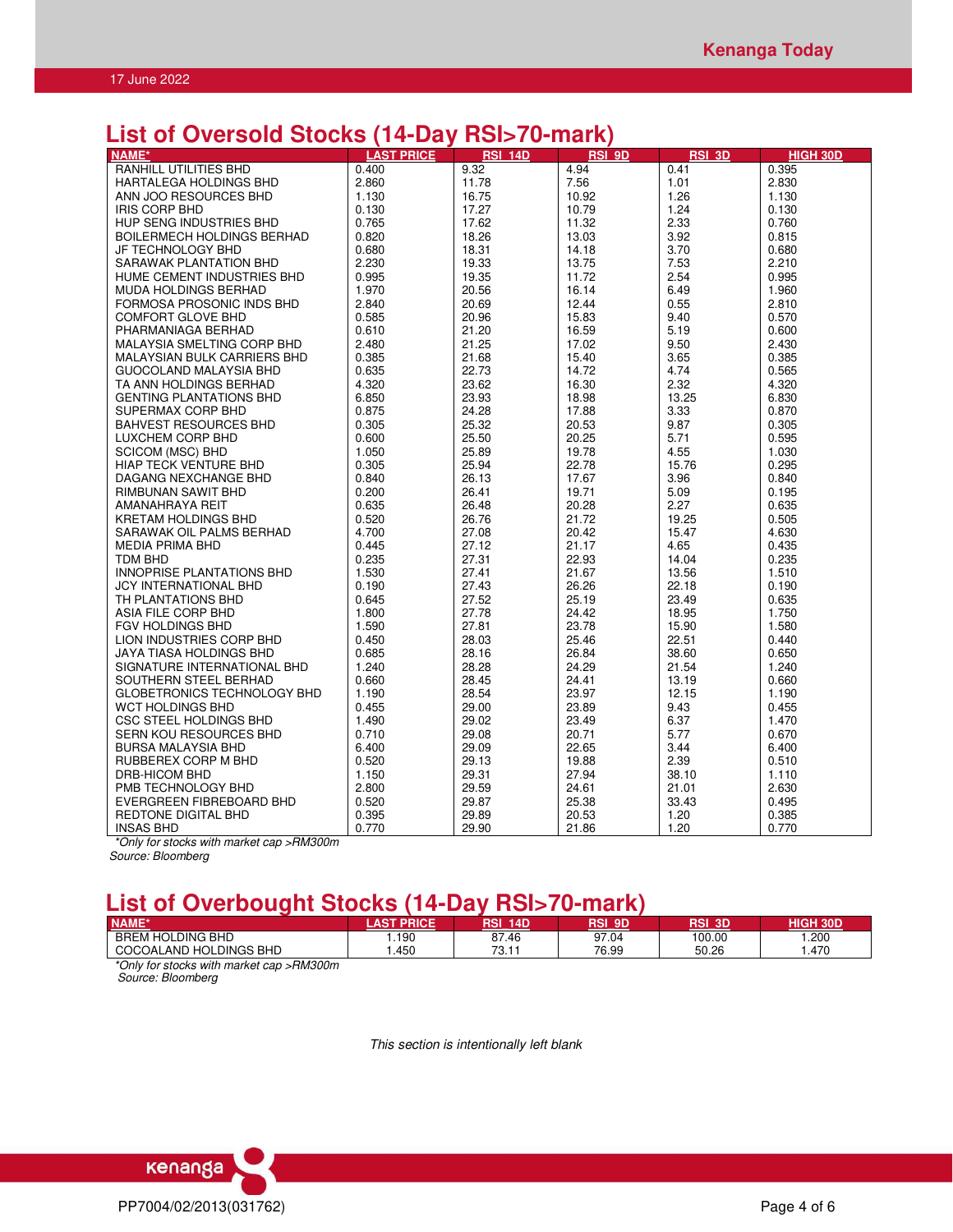# **List of Oversold Warrants (14-Day RSI<30-mark)**

| <b>NAME</b>                            | <b>LAST</b><br><b>PRICE</b> | <b>RSI 14D</b> | <b>RSI 9D</b> | <b>RSI 3D</b> | <b>LOW 30D</b> | <b>EXPIRY</b><br><b>DATE</b> |
|----------------------------------------|-----------------------------|----------------|---------------|---------------|----------------|------------------------------|
| DAGANG NEXCHANGE BHD-CX                | 0.065                       | 10.84          | 7.01          | 0.63          | 0.060          | 24/11/2022                   |
| CAHYA MATA SARAWAK BHD-C32             | 0.005                       | 13.00          | 5.20          | 0.00          | 0.005          | 28/6/2022                    |
| <b>WIDAD GROUP BHD-WA</b>              | 0.060                       | 15.96          | 9.78          | 0.46          | 0.055          | 5/8/2023                     |
| ECO WORLD DEVELOPMENT GROUP            | 0.095                       | 19.00          | 19.83         | 4.26          | 0.095          | 12/4/2029                    |
| BHD-WB                                 |                             |                |               |               |                |                              |
| <b>COUNTRY HEIGHTS HOLDINGS BHD-WB</b> | 0.075                       | 19.38          | 11.81         | 0.46          | 0.070          | 20/12/2023                   |
| TA WIN HOLDINGS BHD-WB                 | 0.030                       | 19.77          | 11.01         | 0.15          | 0.025          | 19/8/2024                    |
| SCANWOLF CORP BHD-WA                   | 0.295                       | 19.98          | 11.65         | 4.47          | 0.290          | 5/8/2026                     |
| DAGANG NEXCHANGE BHD-CN                | 0.080                       | 21.46          | 12.04         | 0.85          | 0.075          | 30/8/2022                    |
| DAGANG NEXCHANGE BHD-CW                | 0.100                       | 22.21          | 13.62         | 0.61          | 0.100          | 14/10/2022                   |
| DAGANG NEXCHANGE BHD-CM                | 0.045                       | 22.50          | 12.95         | 0.29          | 0.045          | 30/8/2022                    |
| TSH RESOURCES BHD-CW                   | 0.010                       | 22.76          | 16.66         | 3.99          | 0.010          | 22/12/2022                   |
| <b>HENGYUAN REFINING CO BHD-C26</b>    | 0.210                       | 22.86          | 19.04         | 8.96          | 0.210          | 3/4/2023                     |
| SENHENG NEW RETAIL BHD-CE              | 0.020                       | 22.88          | 28.10         | 54.02         | 0.015          | 3/4/2023                     |
| <b>SCOPE INDUSTRIES BHD-WB</b>         | 0.040                       | 23.95          | 20.83         | 10.20         | 0.035          | 25/11/2024                   |
| MALAYSIA SMELTING CORP BHD-CC          | 0.010                       | 24.18          | 18.98         | 13.86         | 0.010          | 11/11/2022                   |
| MAXIS BHD-C31                          | 0.010                       | 24.71          | 21.22         | 9.36          | 0.005          | 31/10/2022                   |
| DATASONIC GROUP BHD-WA                 | 0.105                       | 24.92          | 16.60         | 2.15          | 0.105          | 5/7/2023                     |
| DYNACIATE GROUP BHD-WA                 | 0.020                       | 25.42          | 21.17         | 16.67         | 0.020          | 26/12/2023                   |
| HANG SENG INDEX-OO                     | 0.005                       | 27.31          | 23.47         | 8.01          | 0.005          | 29/6/2022                    |
| HENGYUAN REFINING CO BHD-C28           | 0.030                       | 27.94          | 24.57         | 11.46         | 0.030          | 30/11/2022                   |
| DAGANG NEXCHANGE BHD-CU                | 0.035                       | 27.94          | 19.49         | 0.93          | 0.035          | 6/2/2023                     |
| WONG ENGINEERING CORP BHD-WA           | 0.090                       | 29.33          | 29.25         | 31.51         | 0.085          | 26/4/2027                    |
| <b>GENTING MALAYSIA BHD-F</b>          | 0.030                       | 29.41          | 24.21         | 6.24          | 0.030          | 5/9/2022                     |
| S&P 500 INDEX-C12                      | 0.270                       | 29.95          | 24.83         | 5.09          | 0.265          | 19/9/2022                    |
| DAGANG NEXCHANGE BHD-CX                | 0.065                       | 10.84          | 7.01          | 0.63          | 0.060          | 24/11/2022                   |

*Source: Bloomberg* 

*This section is intentionally left blank*